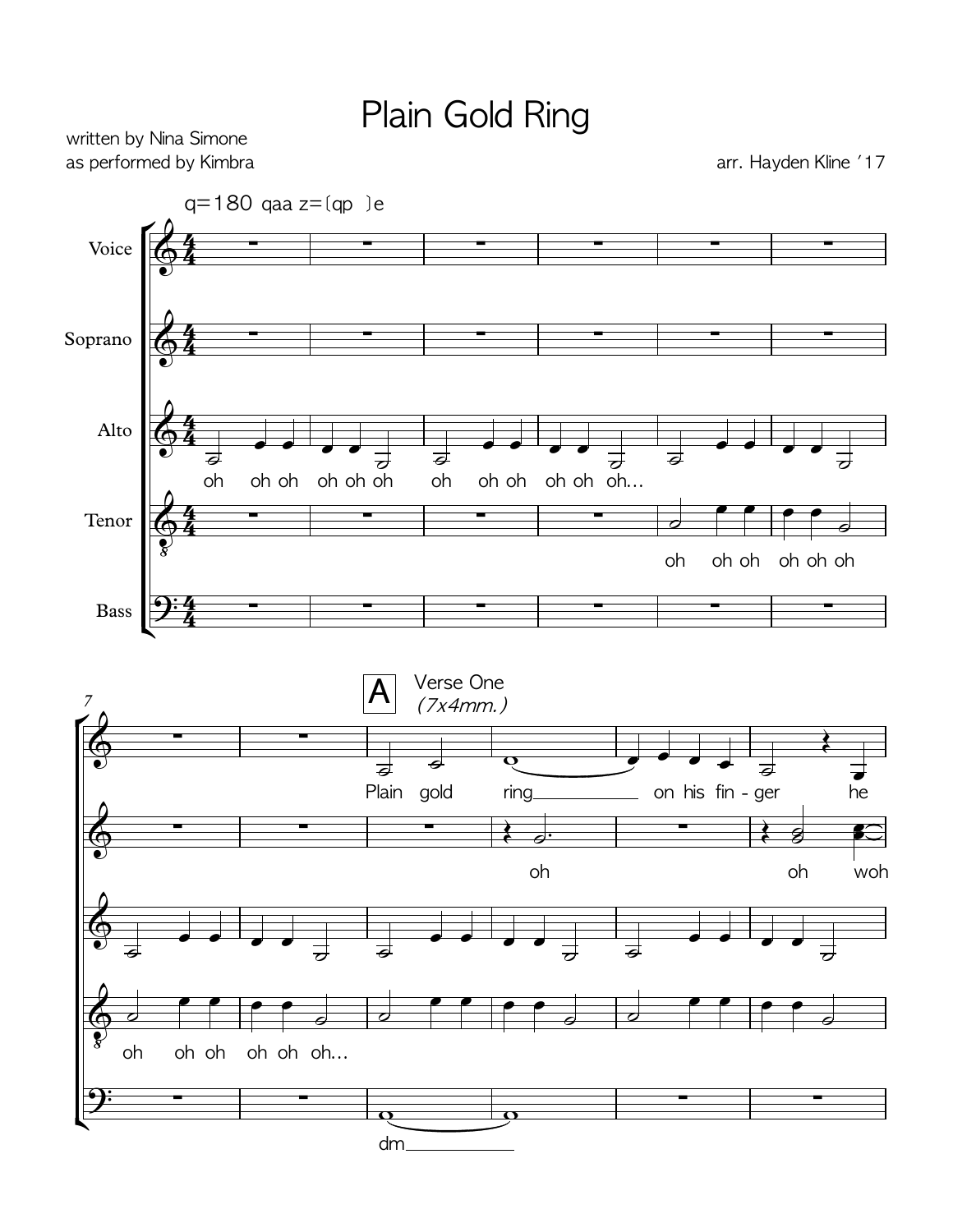

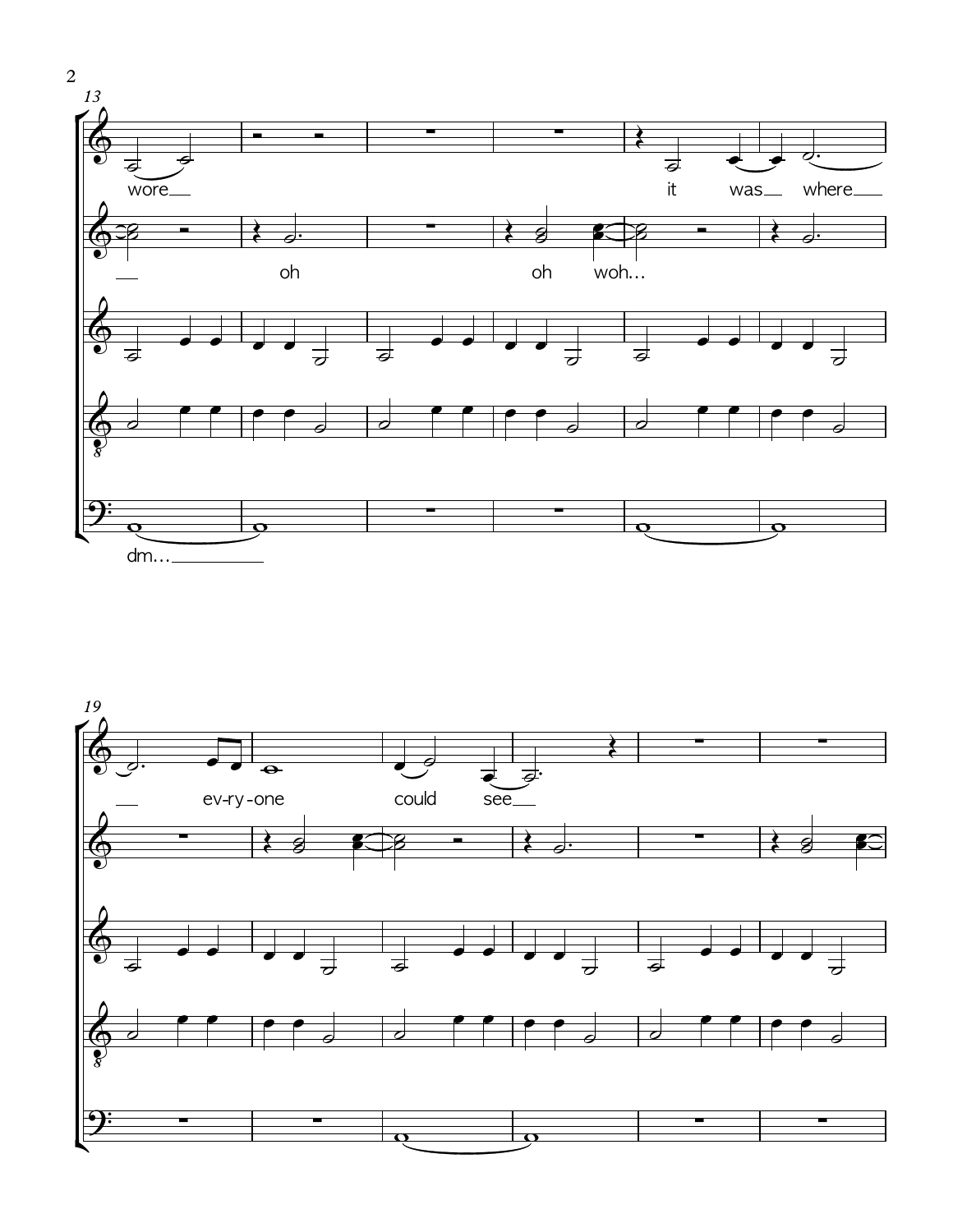

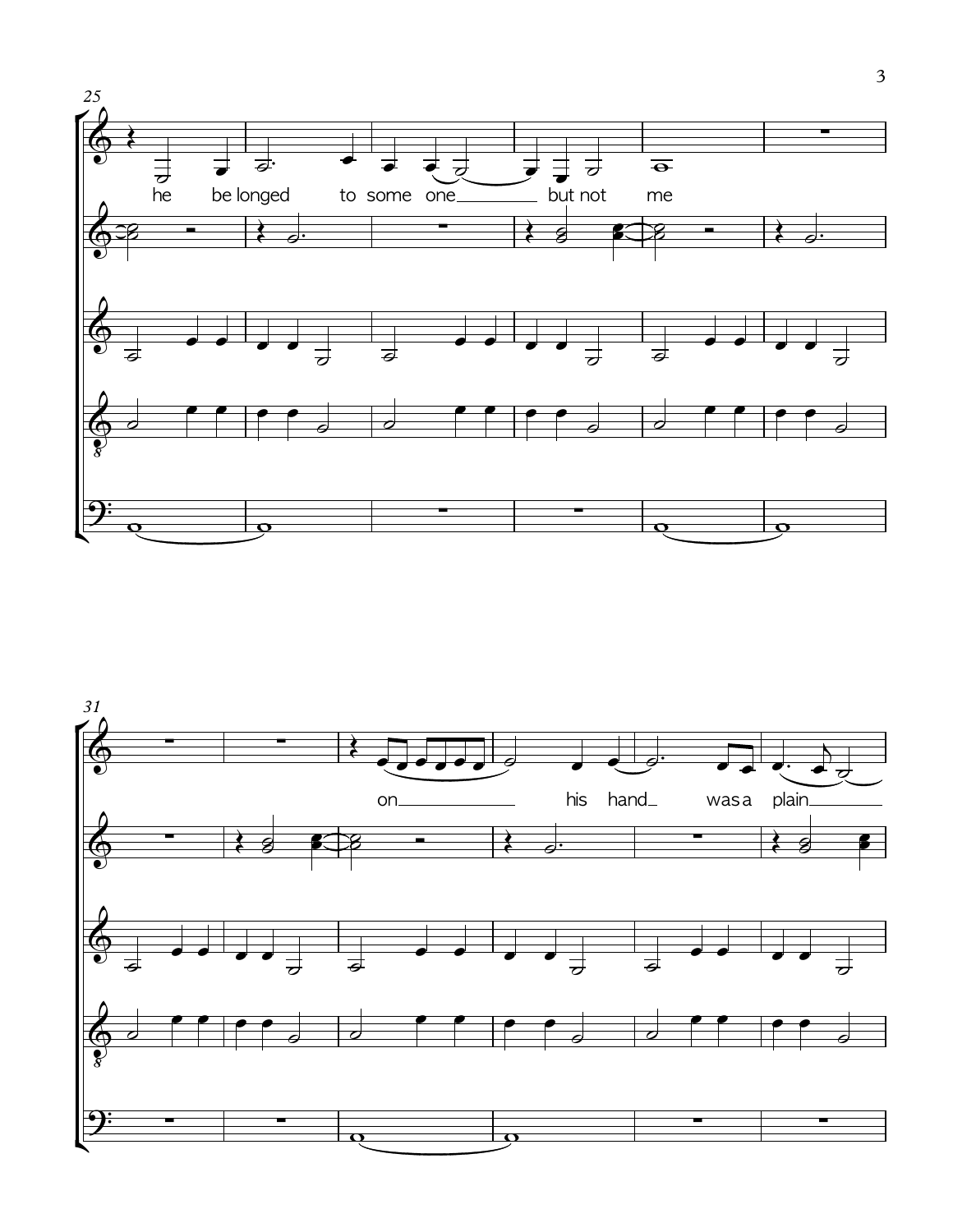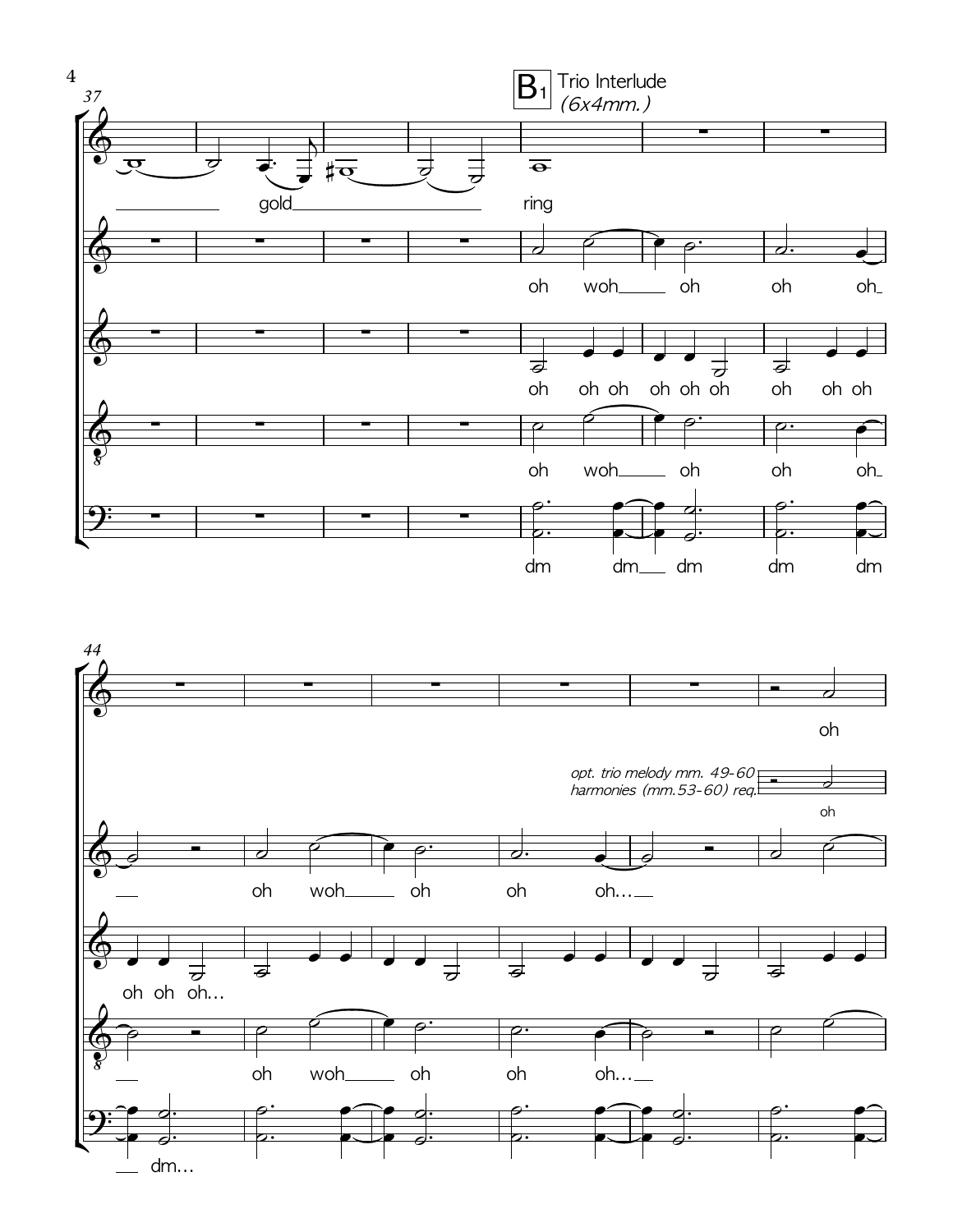

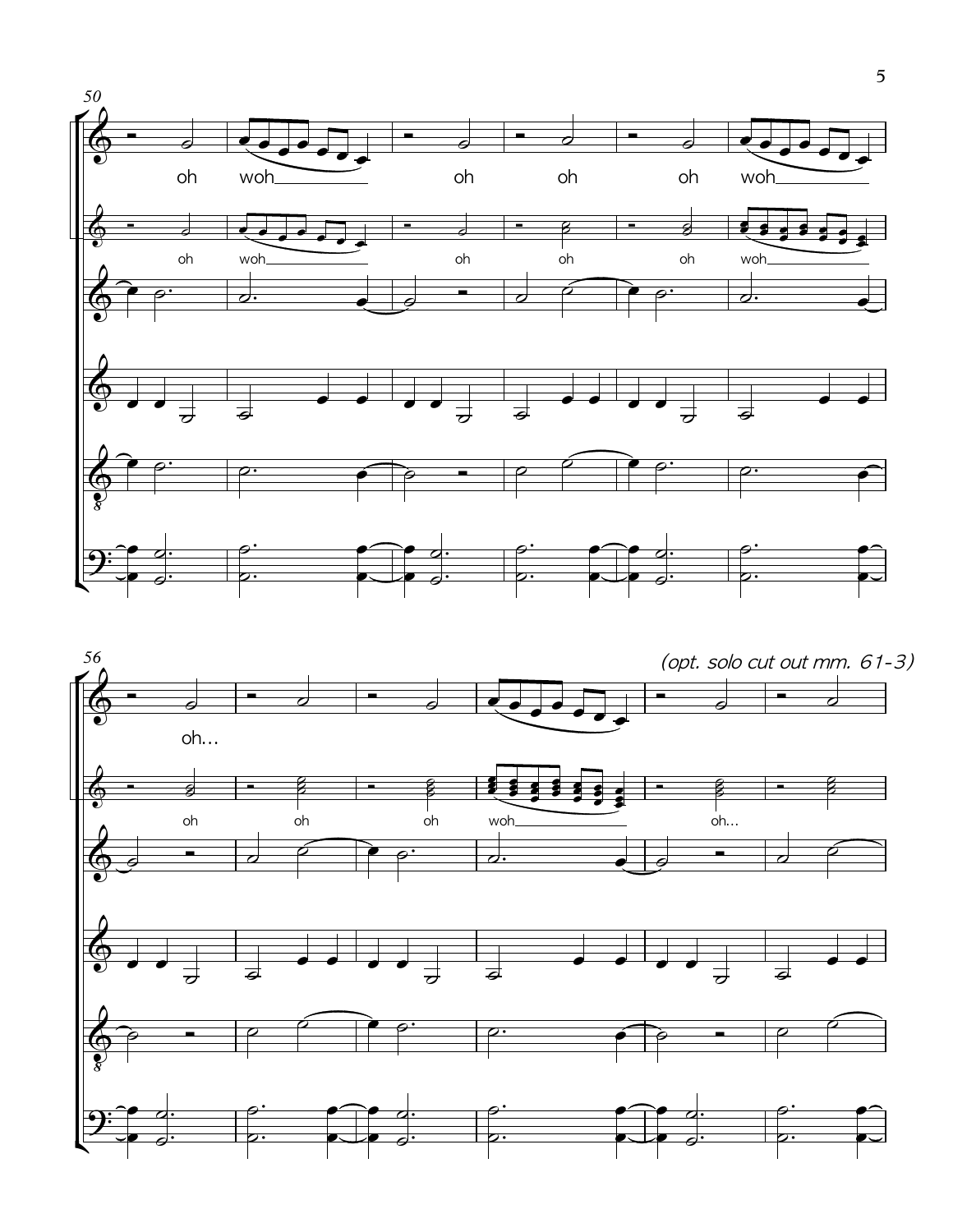

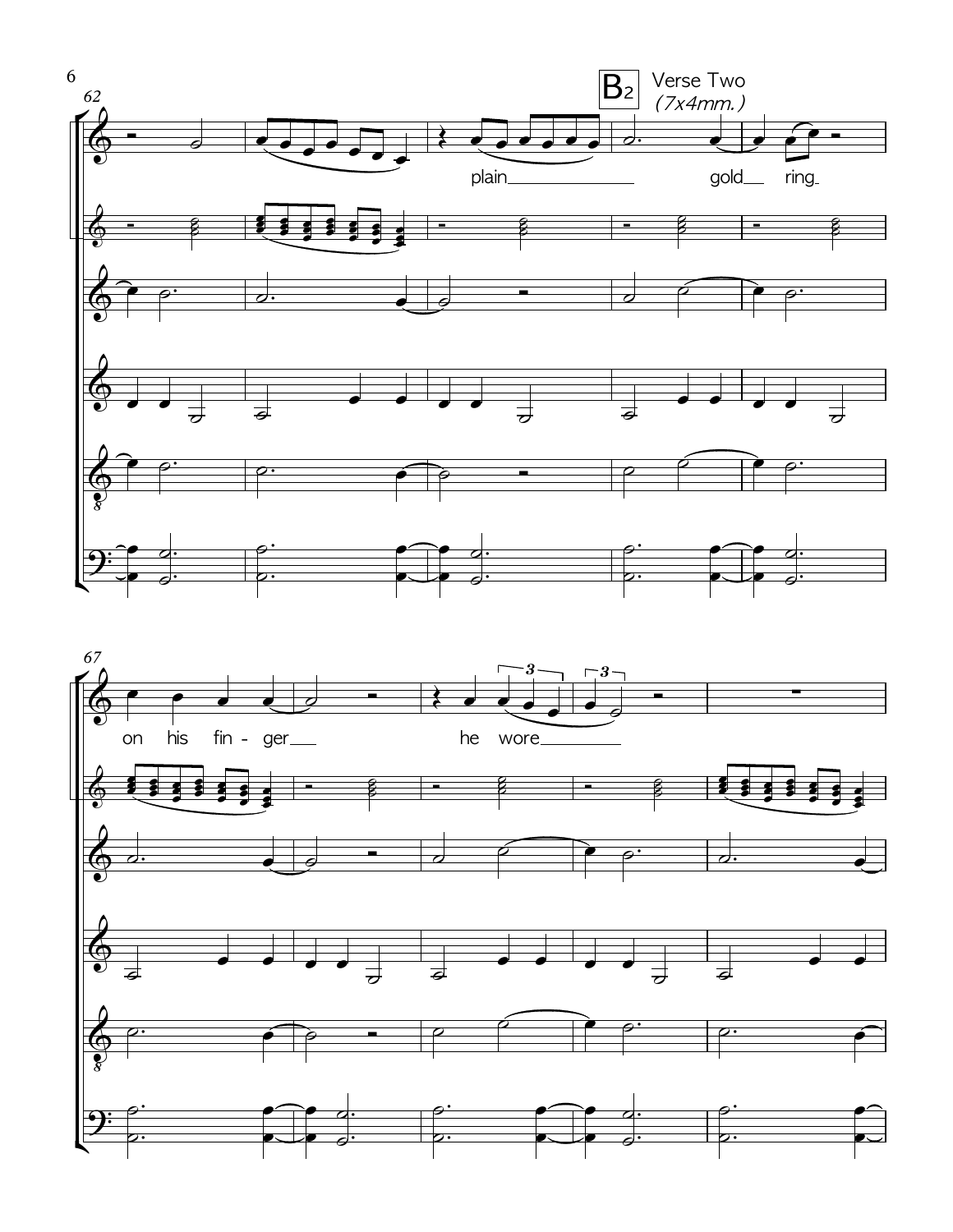

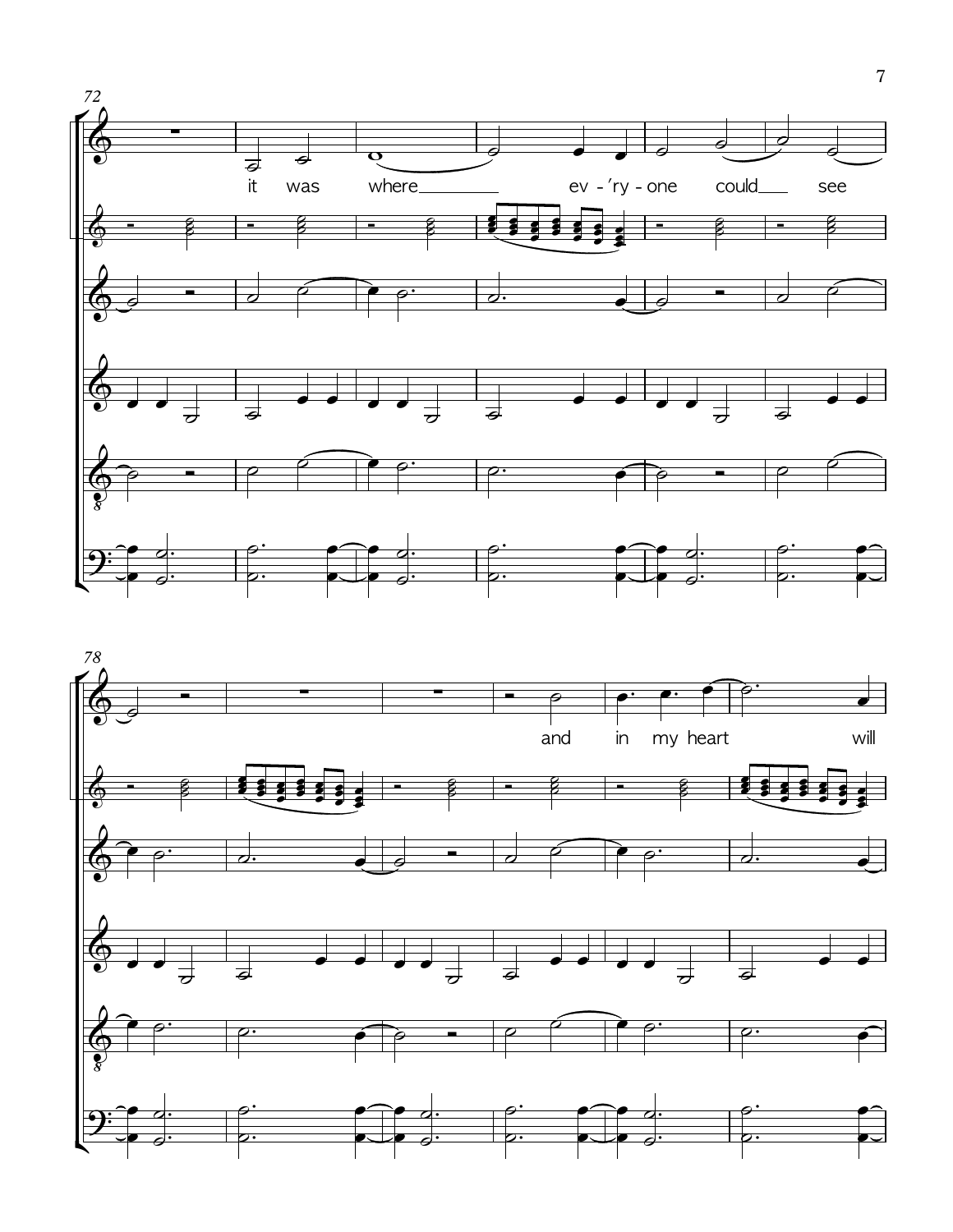

doh

 $\, 8$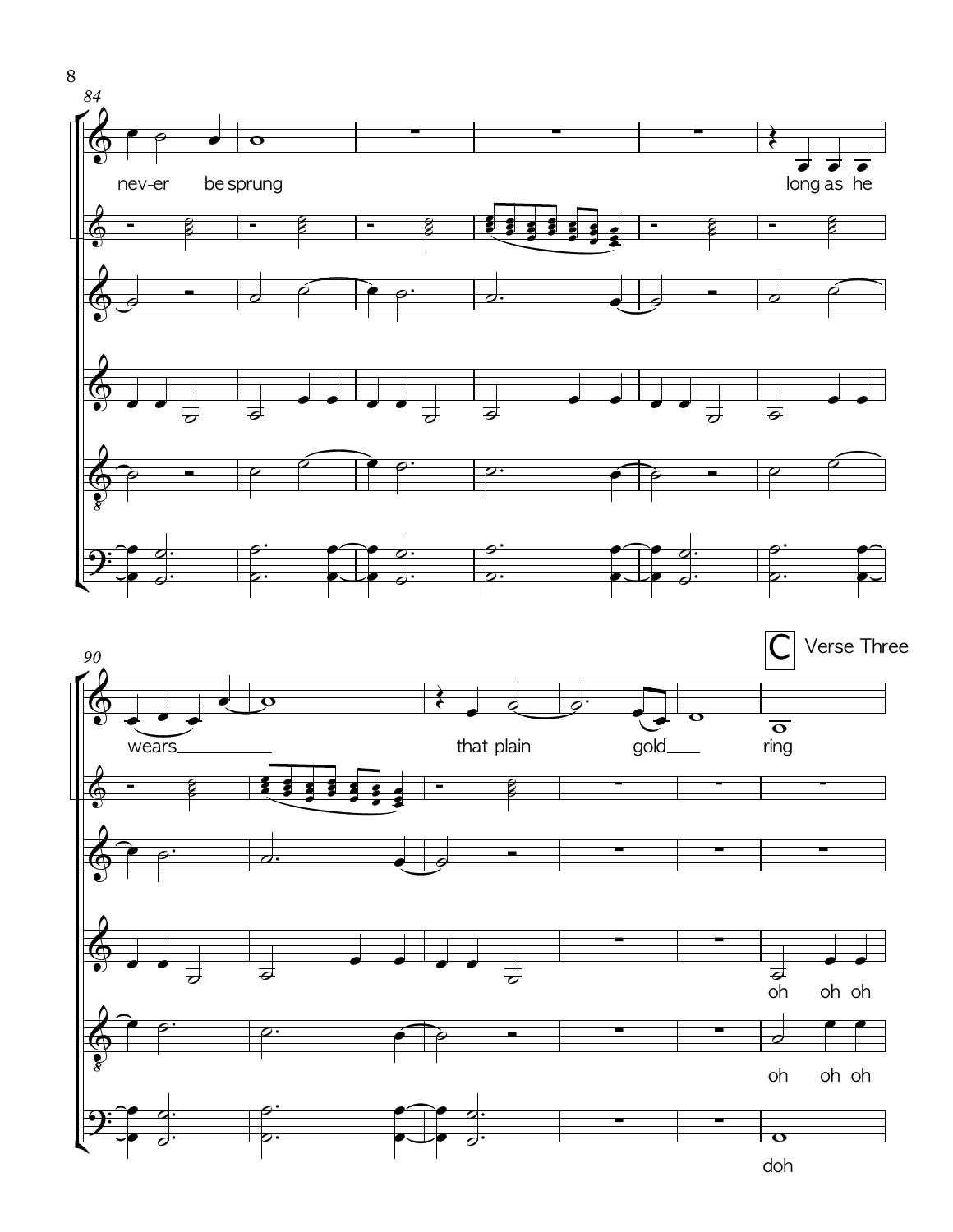

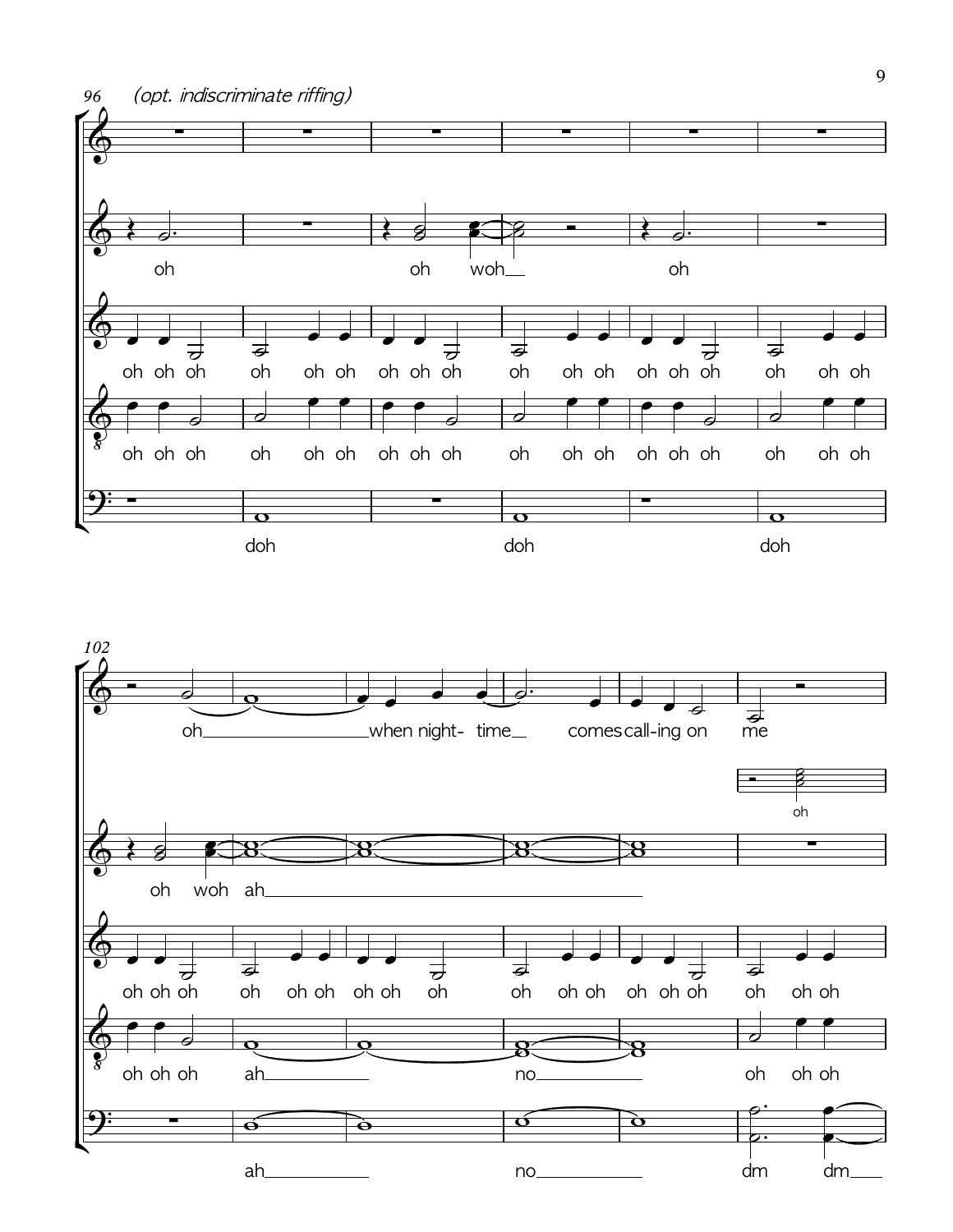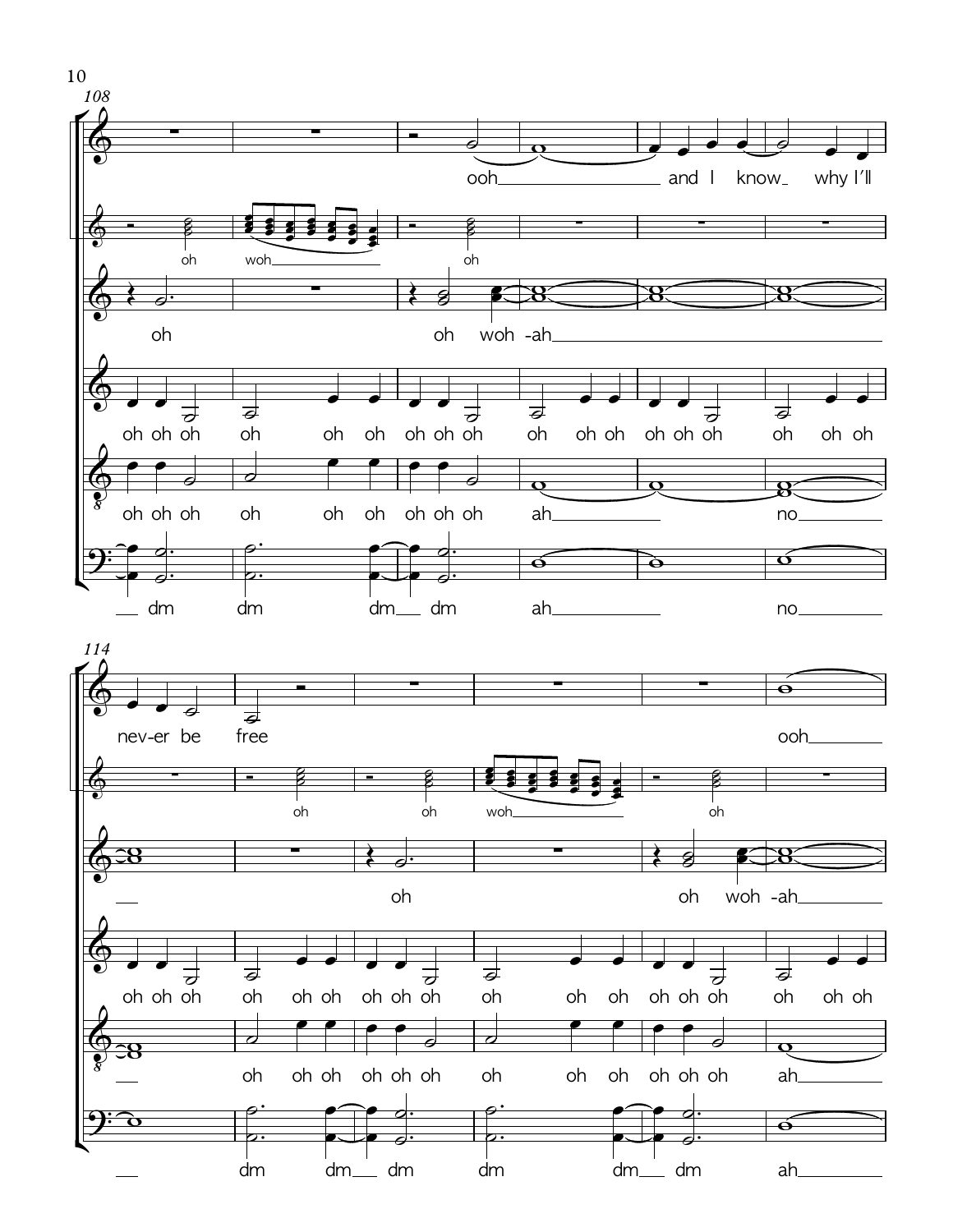

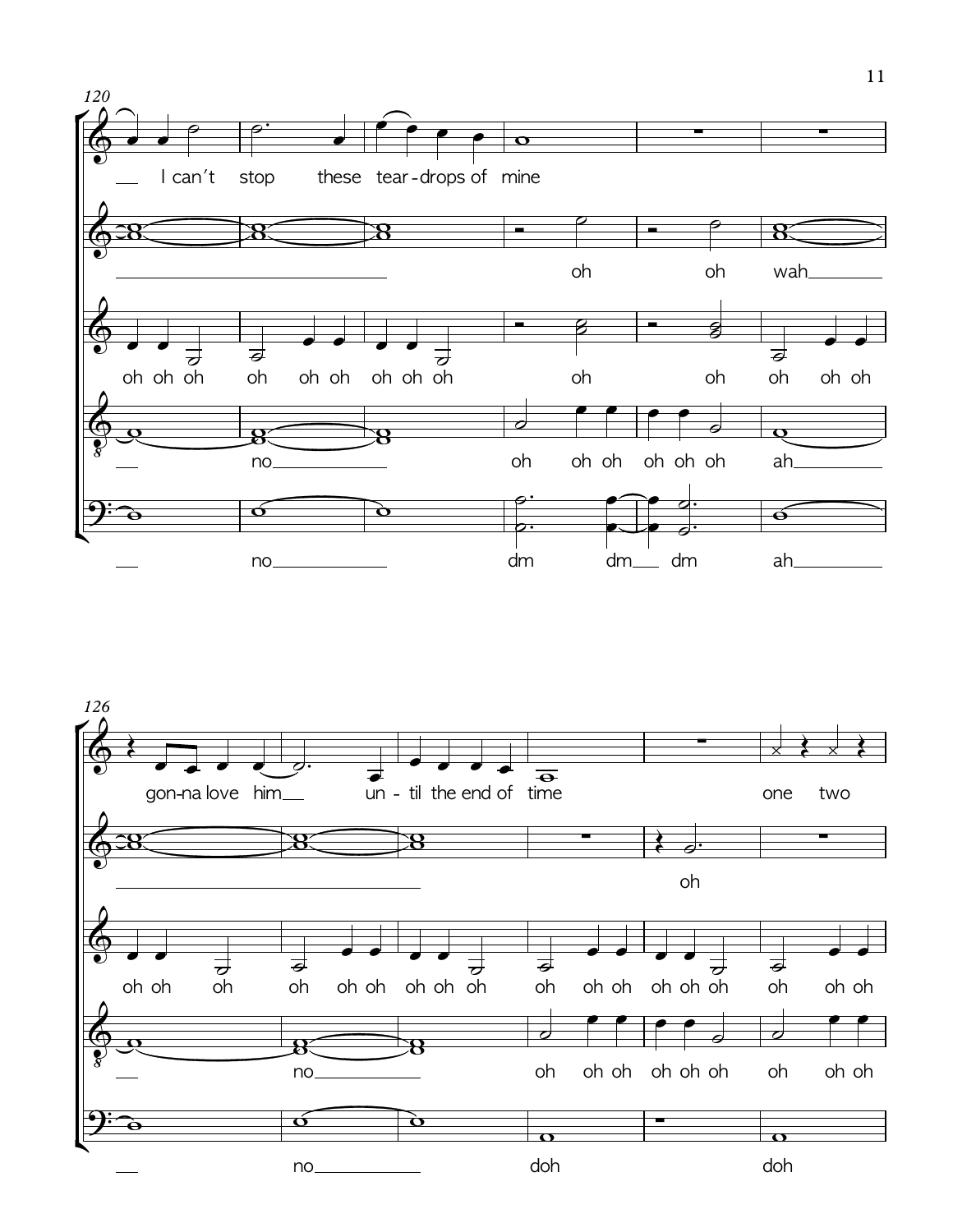

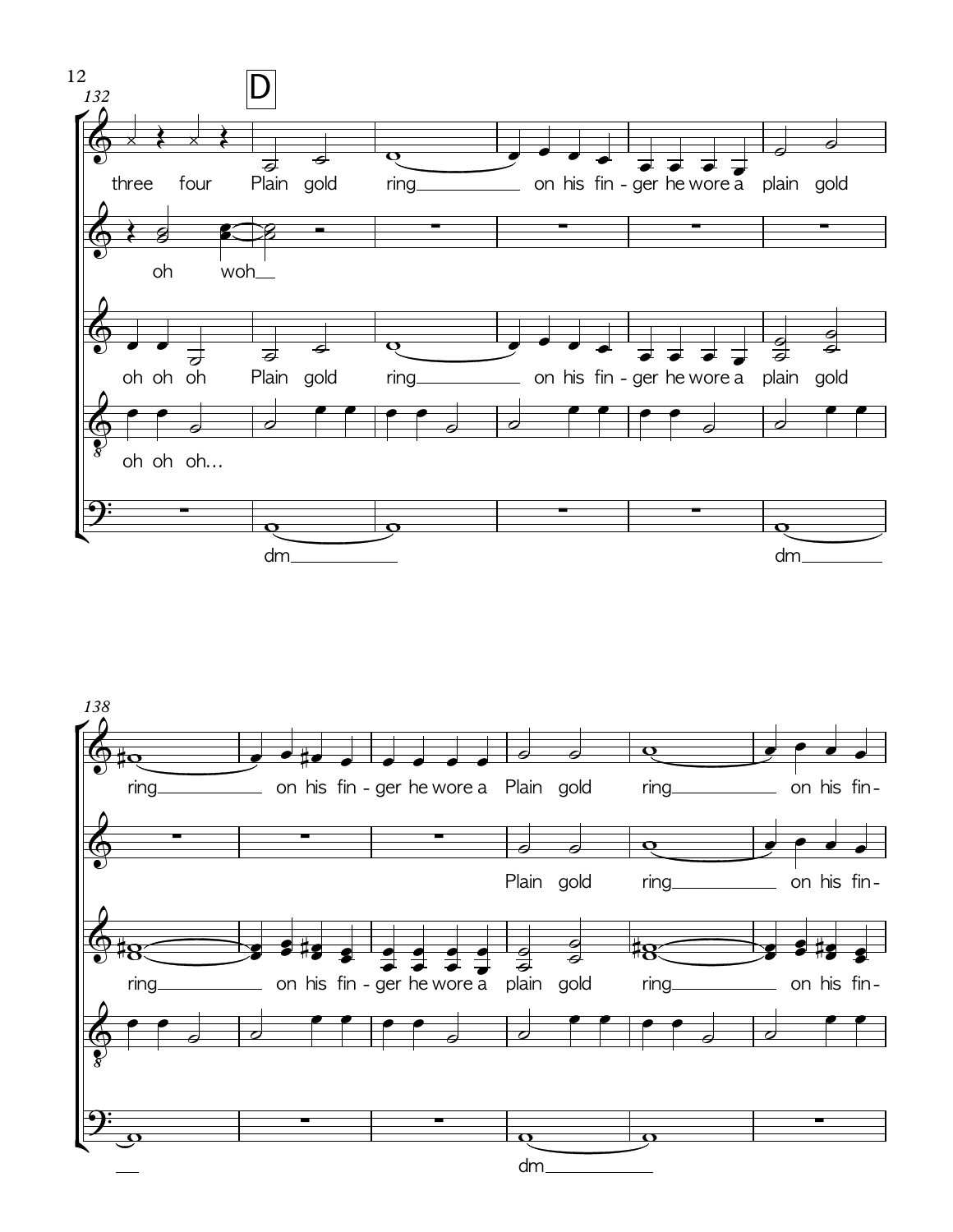

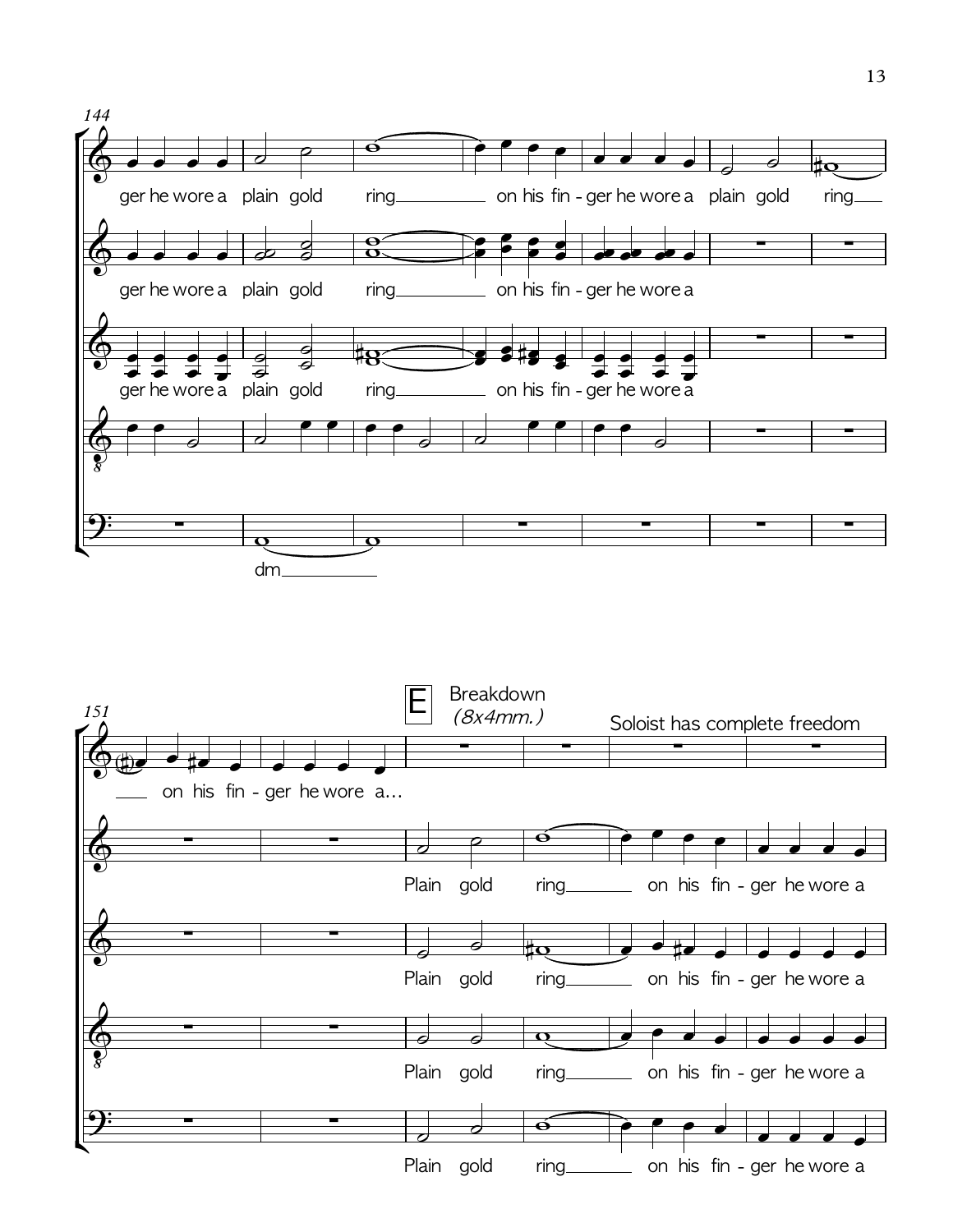

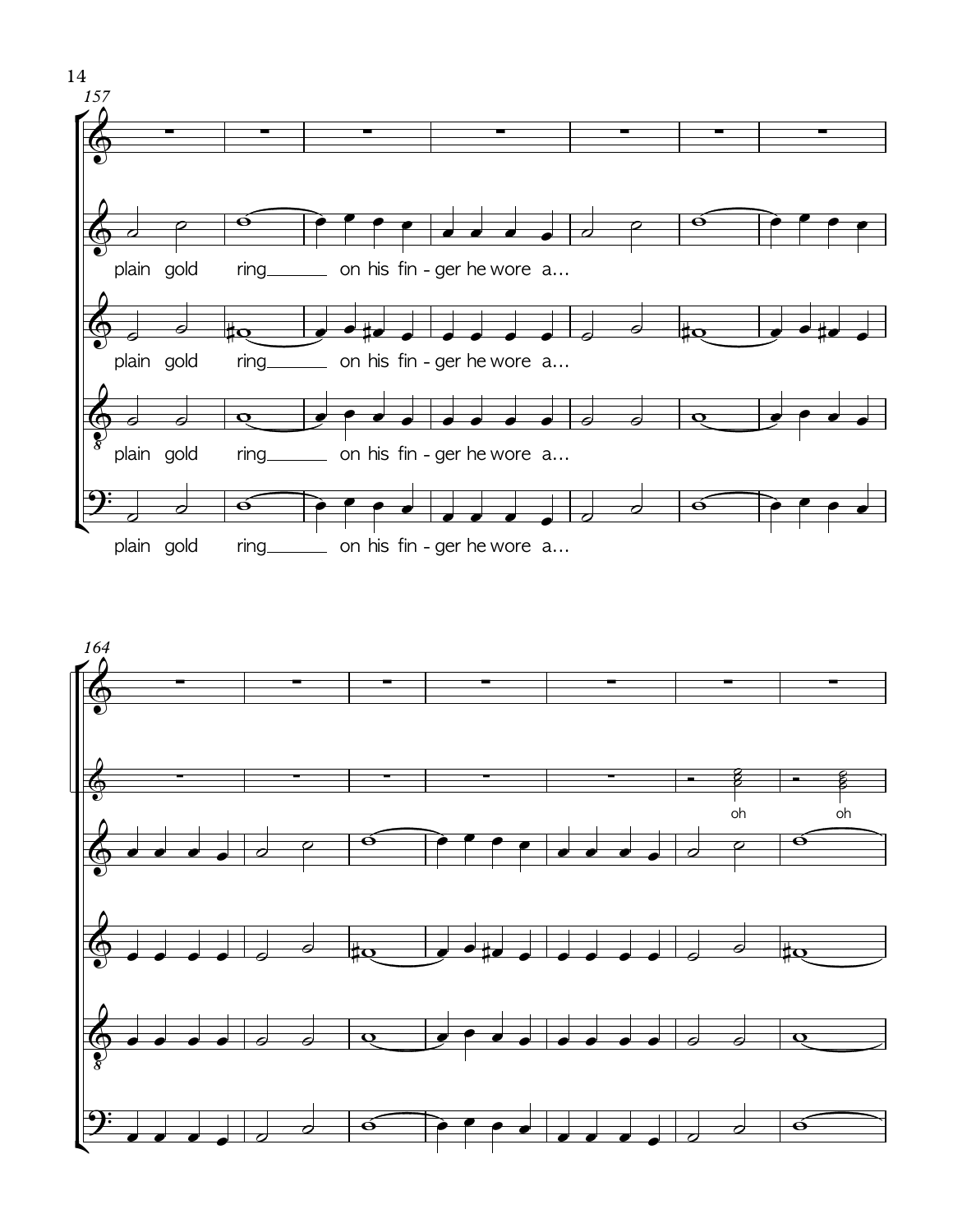

![](_page_14_Figure_1.jpeg)